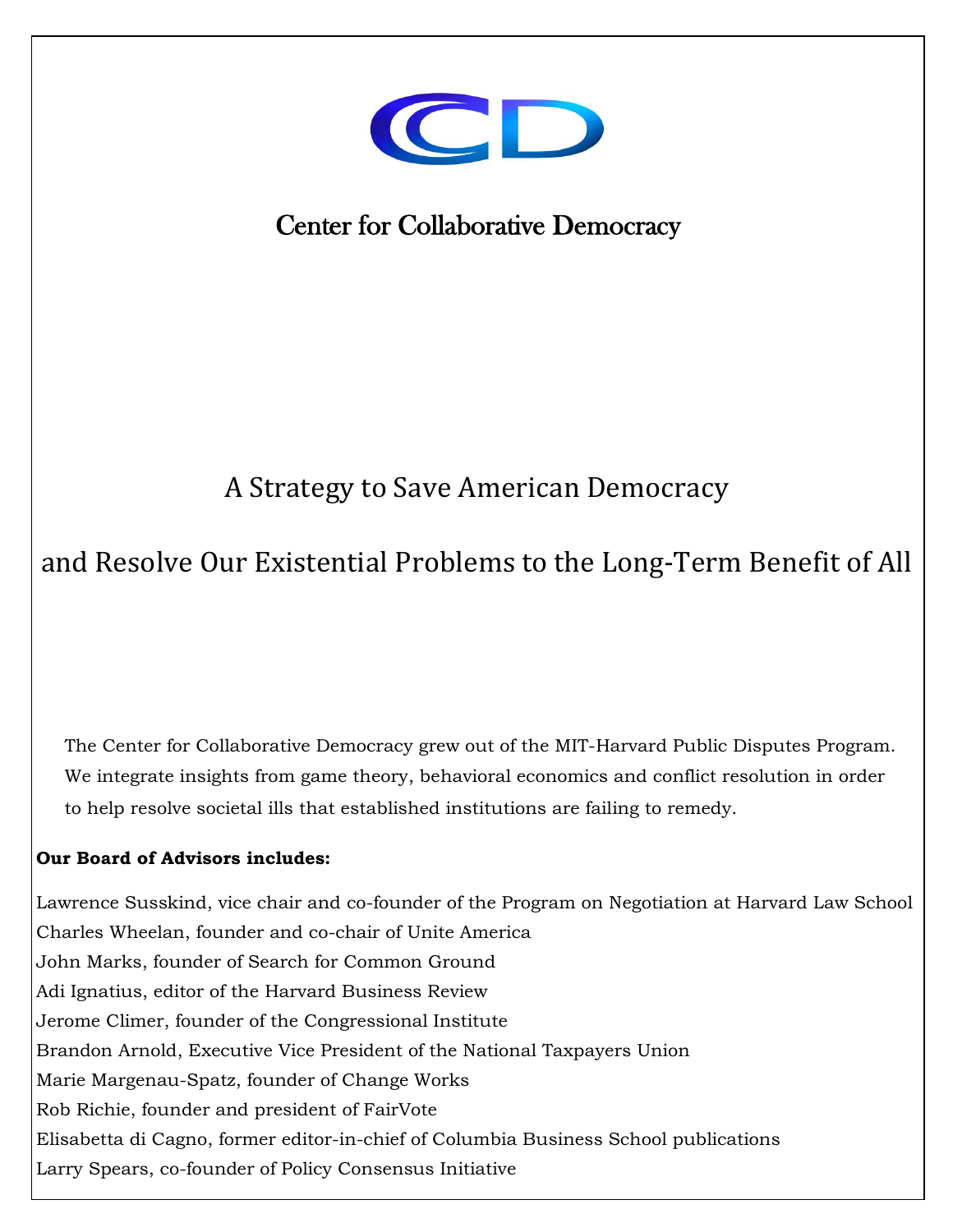## **Why Our Republic Will Continue to Break Down, Unless . . . .**

Whoever has been president or controlled Congress in the past three decades, Americans' animus toward one another has intensified on their watch.<sup>1</sup> By now, more than 80 percent of Democratic and Republican voters see the other party as a "clear and present danger" to our democracy.<sup>2</sup> And almost half of voters expect civil war by the 2024 election. 3

**This document will present evidence** that our political system is so dysfunctional, and the American people so divided, that whomever voters elect in 2022 will be unable to resolve our nation's divisions on any critical problem, including:

> Fewer and fewer families moving up the economic ladder Most Americans lacking the education and skills to thrive in a high-tech, global economy<sup>4</sup> The most expensive, yet least effective health care system in the developed world<sup>5</sup> Increasingly severe droughts, floods, hurricanes and wildfires Unsustainably rising debt An economically destructive tax code

**We will also show** that several individuals outside government are equipped to work out a comprehensive agreement resolving these issues to the long-term benefit of all sectors of our society. These individuals could then mobilize voters to support that wide-ranging pact — enough voters so that candidates who pledged to enact the agreement would win the presidency and control of Congress in 2024.

Our evidence for these assertions starts with more than 200 political controversies in which the stakeholding groups reached agreement on how to best advance the long-term interests of all sides.

For example, some years ago, with Congress at an impasse over nearly every aspect of environmental policy, 25 advocates for the various opposing sides met to break the impasse. They included top executives from Dow Chemical, General Motors, Chevron Oil and Pacific Gas & Electric; leaders of the Sierra Club, Environmental Defense Fund, World Resources Institute and the National Wildlife Federation; the director of the EPA; the secretaries of energy, commerce, interior and agriculture; and the president of the AFL-CIO.

The 25 tackled their various areas of conflict simultaneously — by forming seven task forces each of which interviewed more than 60 experts in order to develop a menu of potential solutions.

From among the task forces' recommendations, these 25 long-time adversaries put together a detailed grand bargain for significantly reducing "pollution, waste and poverty," while increasing "jobs, productivity, wages, capital, savings, profits, knowledge and education." <sup>6</sup> Among its provisions: Major corporations

<sup>&</sup>lt;sup>1</sup> "The Partisan Divide on Political Values Grows Even Wider," Pew Research Center

<sup>&</sup>lt;sup>2</sup> "New Initiative Explores Deep, Persistent Divides Between Biden and Trump Voters," UVA Center for Politics, Sept 30, 2021

**<sup>3</sup>** Zogby Analytics, Feb. 4, 2021

<sup>&</sup>lt;sup>4</sup> "The Skills Shortage is 2022's Biggest Threat," *Fortune*, April 8, 2022. The article cites a survey of American workers in which just 34 percent feel they have the skills they will need within the next five years.

<sup>&</sup>lt;sup>5</sup> "How Does the Quality of the U.S. Health System Compare to Other Countries?" Peterson Health Institute, Sept. 30, 2021;

<sup>&</sup>quot;How Does Health Spending in the U.S. Compare to Other Countries?" Peterson Health Institute, Jan. 21, 2022.

<sup>&</sup>lt;sup>6</sup> See "A New Consensus for Prosperity, Opportunity and a Healthy Environment," U.S. Gov't Printing Office, 1996 (available online).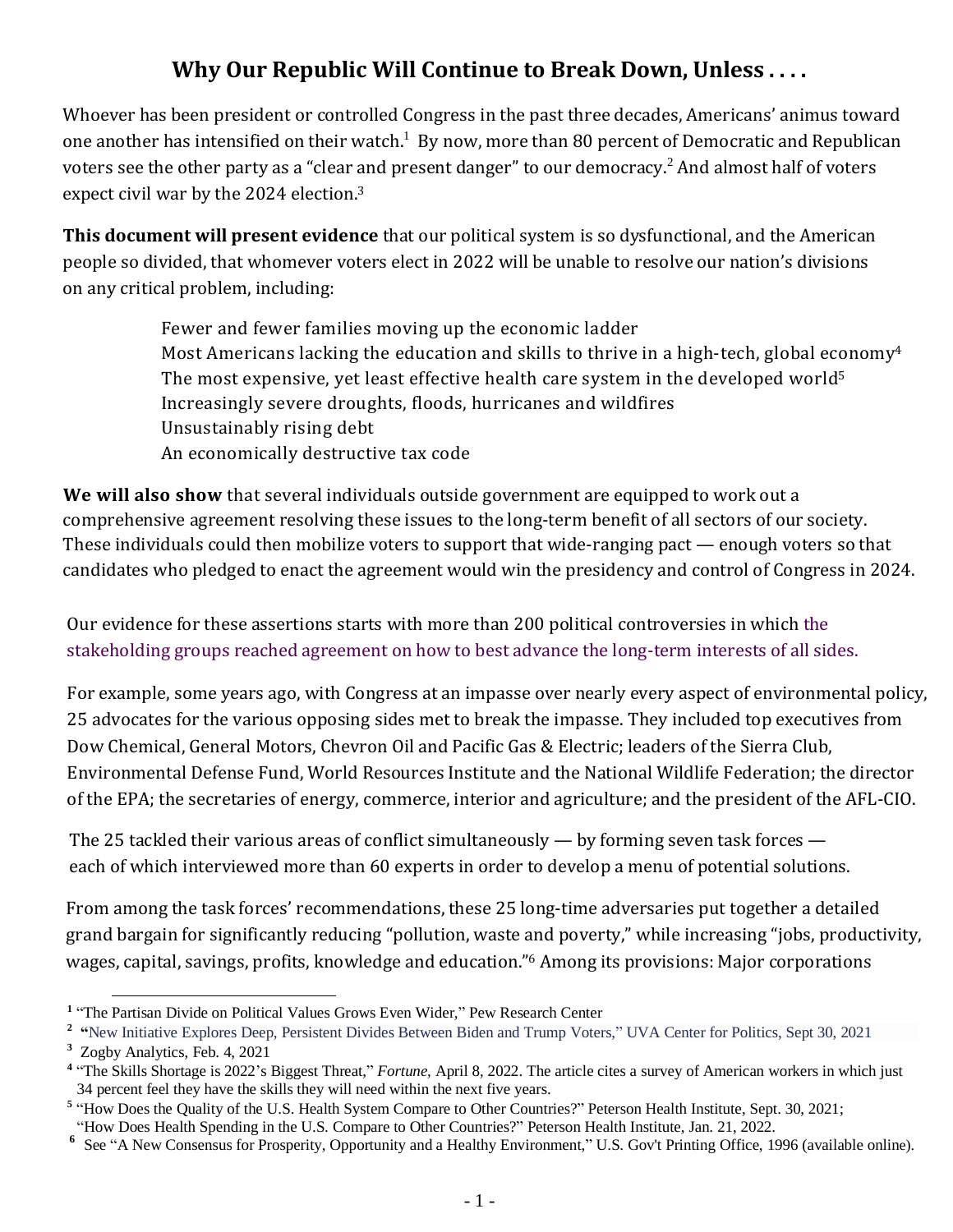would support much stricter environmental standards if given far more latitude to choose the technologies by which they met those benchmarks.

Each CEO then persuaded other industry executives that this plan would meet their needs far better than any politically feasible alternative. Each environmentalist won over other environmental groups. The labor leader sold the plan to other unions. And each federal official enlisted colleagues in government.

From our interviews of these advocates and hundreds of others who worked out constructive solutions for issues that elected officials failed to resolve, it was apparent that:

- Each advocate fully understood his/her own group's needs and expectations and had earned their trust.
- Each was also frustrated that his/her group, after years of battling over various issues, had little to show for it.
- So, the advocates engaged in trades by which each group advanced a top priority in return for giving ground elsewhere.
- They thereby agreed on how each group could attain more top objectives than seemed feasible any other way.
- Each advocate then persuaded his/her own group that this deal was by far their best option.

**By contrast, nearly every former member of Congress we have interviewed has acknowledged that it was almost impossible to represent his/her 700,000 or more diverse constituents** who included high-school drop-outs, college graduates and advanced-degree holders; office workers, technicians, laborers, professionals, business owners and the unemployed; the struggling, the up-andcoming and the thriving; every age from 18 to 90+; singles, couples, families and empty-nesters. Among comments that former lawmakers have made to us:

Whatever I proposed on health care, jobs, taxes, education or the environment, various blocs of voters objected that I was ignoring their needs or placing an unfair burden on them.

Our voters had expectations we could not meet. So, my colleagues and I often had incentives to deadlock and blame the impasse on one another.

Most of us, if put under sodium pentothal, would have admitted that we couldn't keep our jobs by doing what we knew to be right.

What I positively hated about the place and got me to quit was that most of my colleagues believed that the surest way to win reelection was to stoke their voters' hostility toward the other party.

Lawmakers running for reelection have in fact won 94 percent of the time over the past 25 years, largely by offering emotionally charged slogans as remedies for complex problems and assailing ideological opponents.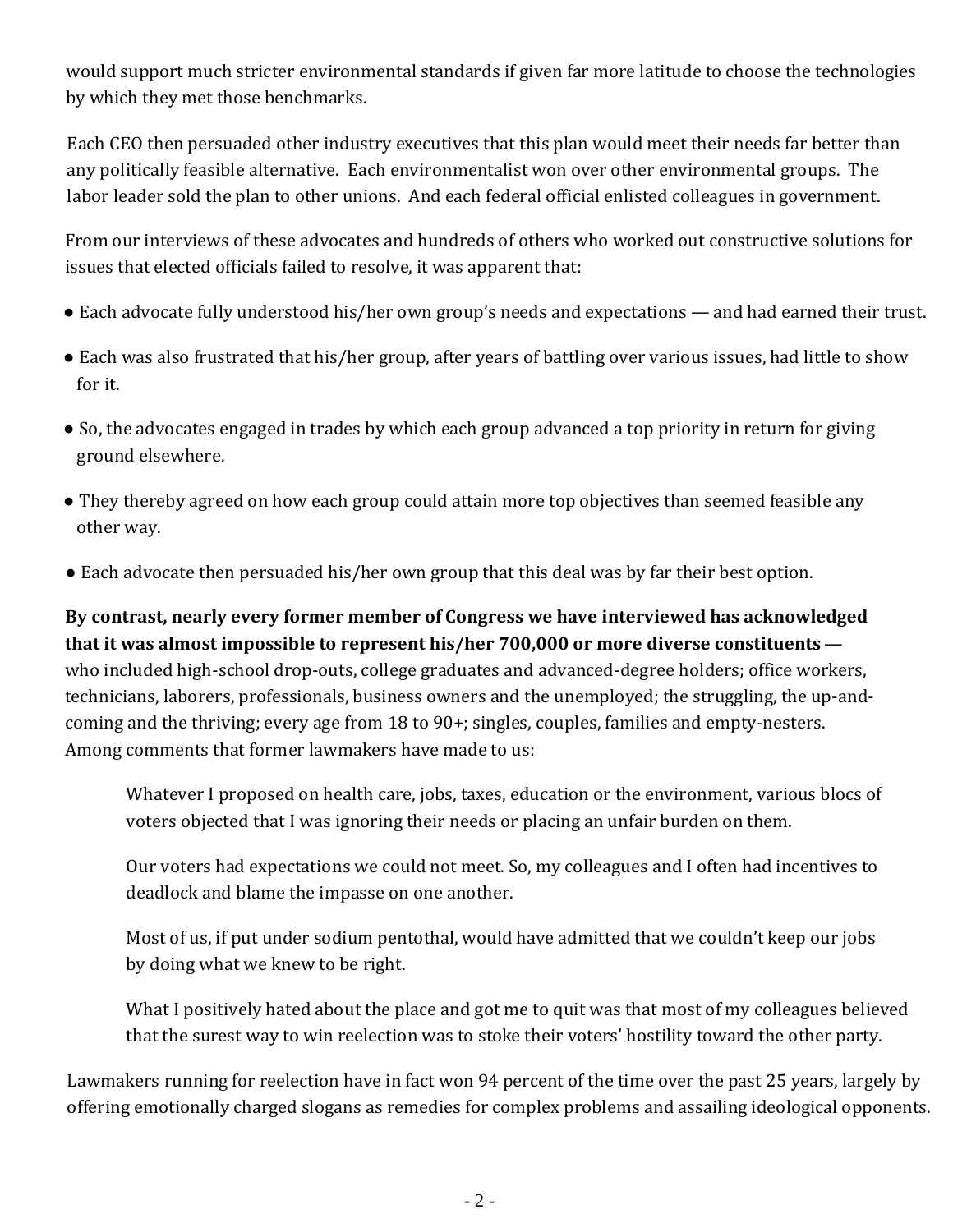Primaries clearly magnify this divisiveness — by drawing voters far more partisan than most and more inclined to choose candidates who refuse to bridge differences.

Our elections have so divided the public that most Democratic and Republican voters now see the other as immoral and/or unpatriotic, clash over basic facts and embrace fundamentally different values. **7**

And the extreme gerrymandering this past year will likely yield the most polarized Congress in our lifetimes.

#### **Who, then, can resolve America's existential ills in time to avert the breakdown of our democracy?**

In the political conflicts cited at the start, each interest group was represented by someone who had earned their trust; had every incentive to reach deals advancing their priorities; and knew how to persuade his/her own group that the deals he had negotiated were their best option.

So, can the various sectors of our society — more divided now than ever in our lifetimes — agree on solutions for our country's existential ills *without* each sector being represented by people they trust, and who are clearly motivated to act in their constituents' best interests?

We do not see how that is possible.

## **How, though, could anyone bridge the differences that now prevail among voters left and right, poor and well-off, young and old, white and of color, coastal and heartland?**

We see evidence that, while voters sharply disagree on how to resolve each critical issue listed at the top of page 1, the six issues can be resolved together so that voters in each category welcome the outcome.

The evidence starts with a trait that behavioral economists call "loss aversion" — nearly every person's tendency to avoid costs far more intently than they seek equivalent gains. **8**

Voters who expect a piece of legislation to place a burden on them will therefore oppose the measure more vigorously than supporters will work to enact it. For example, economists left, right and center largely agree that lowering marginal tax rates while eliminating most deductions would benefit the vast majority of Americans. But the few groups that would lose ground on balance invariably threaten to unseat incumbents who support such measures — dooming tax reform on Capitol Hill. **9**

As for the other five issues listed on the first page, when we looked at how think tanks from far left to far right proposed to resolve each one**<sup>10</sup>** — and then looked at the Pew Research Center's analysis of nine types of voters**<sup>11</sup>** — each proposal clearly conflicted with the attitudes of at least five types of voters.

**<sup>7</sup>** "Partisan Antipathy: More Intense, More Personal," Pew Research Center, Sept. 21, 2019

**<sup>8</sup>** See Daniel Kahneman and Amos Tversky, "Prospect Theory: An Analysis of Decision under Risk," *Econometrica,* (March 1979).

**<sup>9</sup>** See Norm Ornstein, "The Rise and Precipitous Fall of Serious Bipartisan Tax Reform," *The Atlantic*, Mar. 20, 2014.

<sup>&</sup>lt;sup>10</sup> The think tanks were Brookings, American Enterprise, New America, Committee for a Responsible Federal Budget, Cato, Heritage, Niskanen, Center for American Progress and the Economic Policy Institute.

<sup>&</sup>lt;sup>11</sup> The nine types: faith and flag conservatives, committed conservatives, populist right, ambivalent right, stressed sideliners, outsider left, Democratic mainstays, establishment liberals and progressive left. "Beyond Red vs. Blue: The Political Typology," Nov. 9, 2021.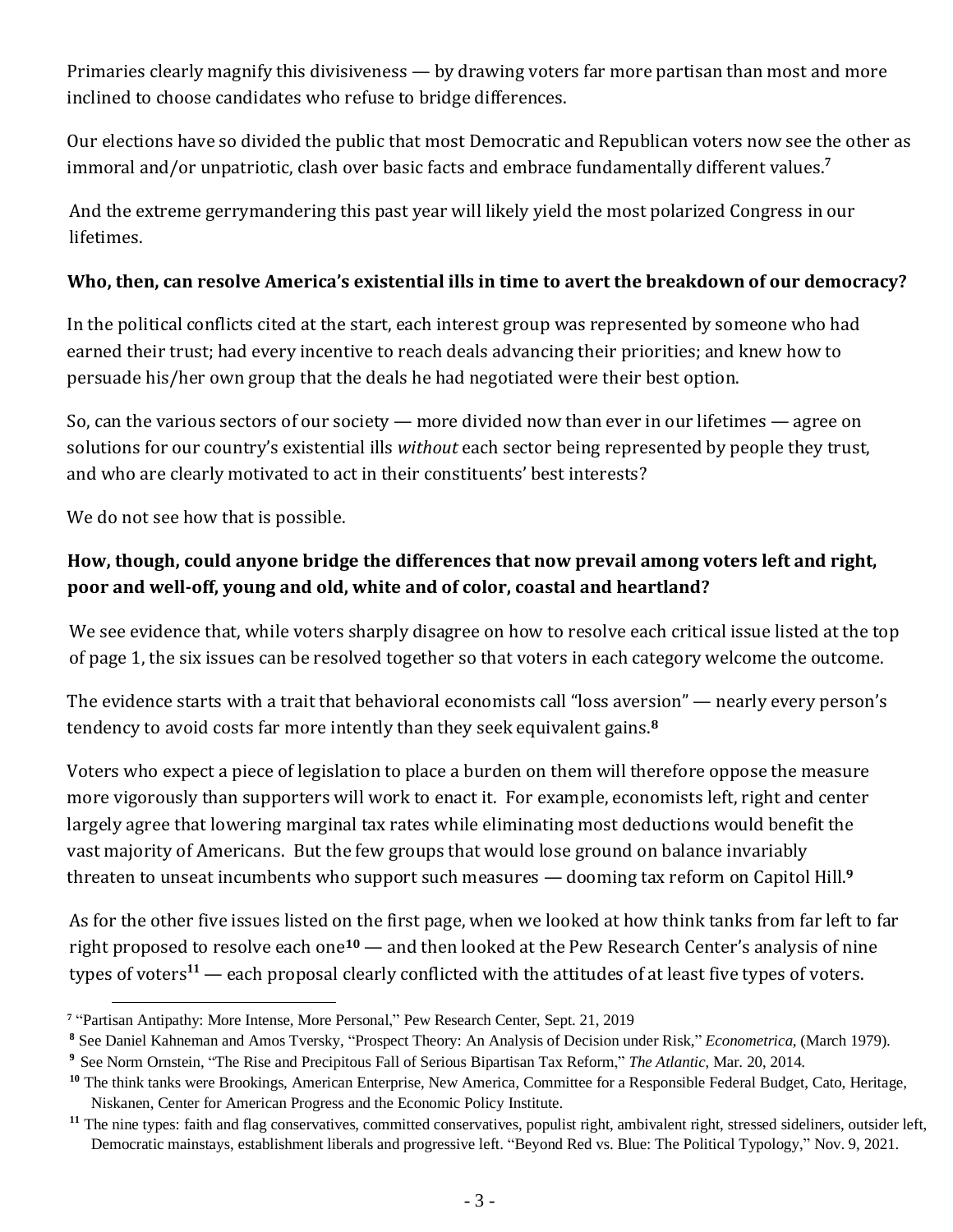### **Still, in the negotiations cited at the start, each of the 25 advocates accepted a net cost in some areas in exchange for advancing his/her group's highest priorities.**

To gauge how many Americans might accept such trade-offs among the six issues, we selected what seemed to be the most widely beneficial, cost-effective solution for each issue — and then sought reactions to that combination of solutions from high-profile political activists whose agendas ranged from very liberal to ultra-conservative.

With each activist, we discussed their frustrations about failing to get their agenda through Congress.

We then described the elements of the grand bargain we expected him/her to strongly support. Next, we asked: If you could achieve all that, would you accept the other parts, including those you'd otherwise reject?

After some discussion, each said yes.

Yet if we published the elements of this grand bargain — in any order — we expect that at least five out of nine readers would balk at the first part, enough so to not read the rest. As for those who read the whole list, we expect most would be skeptical of such dramatic reforms coming from a source they knew little about.

But more than 70 percent of Americans are alarmed about their children's economic prospects.<sup>12</sup> And more than 65 percent see five of the six issues as big problems.<sup>13</sup>

So, if voters on each part of the spectrum were presented with a grand bargain that would advance their top priorities — and they had trust in the presenters — we believe the vast majority would want that deal, enough so to accept the provisions they would otherwise reject.

## **We therefore propose to build a coalition of non-profit organizations whose mission would be to develop a six-issue grand bargain and win overwhelming public support for it by the 2024 election. We intend to call this endeavor the Forum for Nationwide Prosperity. It would unfold in 5 phases:**

**1)** Identify and convene 25 negotiators who are highly motivated and well equipped to work out a comprehensive agreement resolving the six issues in ways that would advance nearly everyone's long-term interests much further than our hyper-partisan legislature can do.

The negotiators would include top former federal policymakers from both parties — heads of the Congressional Budget Office, cabinet secretaries, congressional committee chairs and so on — who have voiced alarm about our country's increasing polarization and our failure to resolve the most critical issues.

We would help the negotiators form a separate task force to tackle each critical national problem, interview the appropriate experts, and thereby develop a menu of potential solutions.

The 25 would then explore various combination of solutions until finding one that the vast majority of negotiators see as benefiting each sector of society far more than it will cost them. Current policies are so dysfunctional that we believe the 25 could find a combination of reforms all of them can support.

<sup>&</sup>lt;sup>12</sup> "The majority of U.S. parents are worried about their kids' financial future," Marketwatch.com, July 21,2021

**<sup>13</sup>** "Americans' views of the problems facing the nation," Pew Research Center, April 15, 2021. The tax code was not on this list.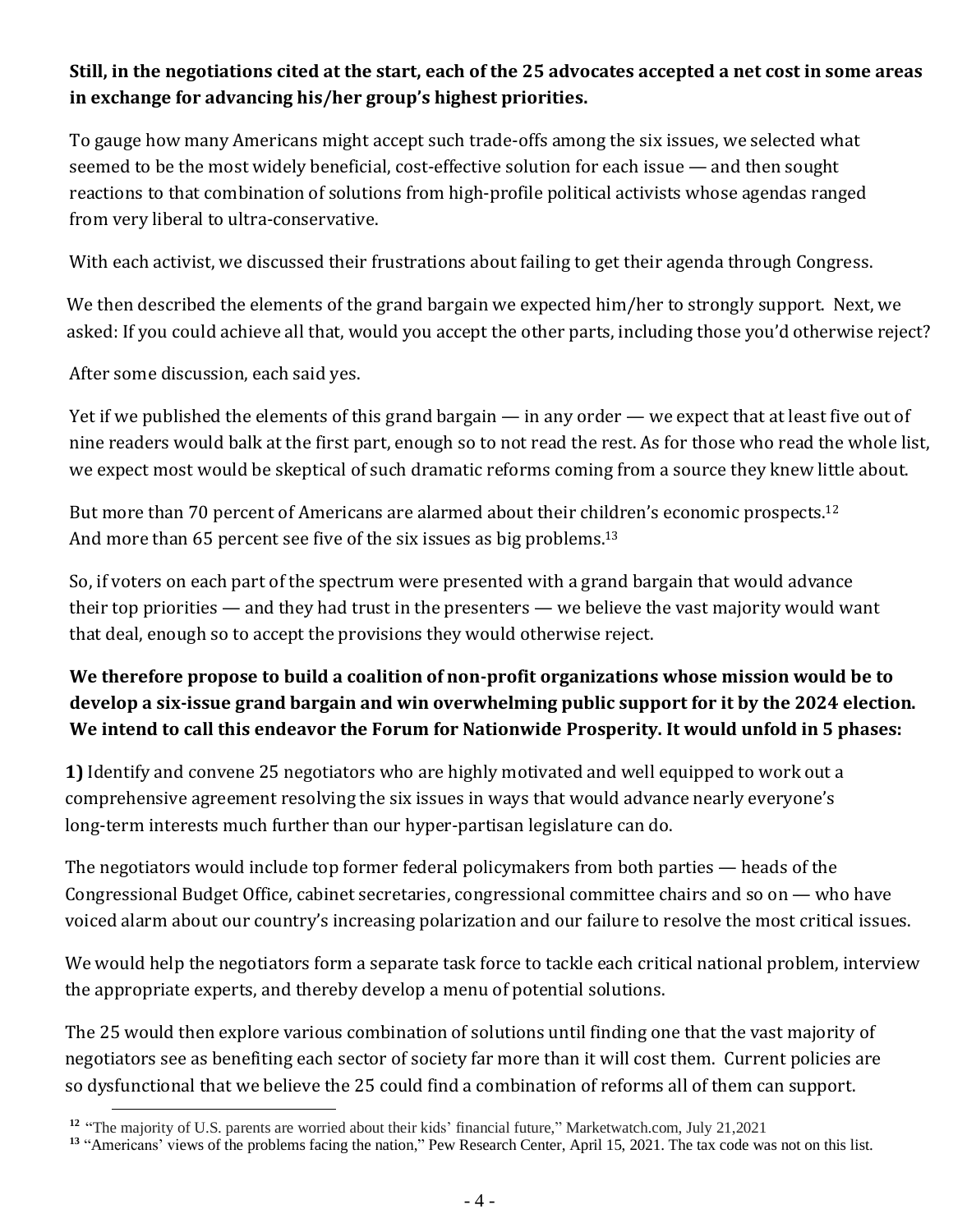But if there are a few holdouts, the process would still move forward.

**2)** Once Phase 1 is in full swing, we would identify and convene 50 or so advocates who are highly motivated and well equipped to pitch such a wide-ranging agreement to each sector of the American public.

For that purpose, we would survey voters, asking them which public figures outside government they would most trust to speak for them on the six issues. We would then select the advocates who have support from 1 or more percent of the population.

We would also seek participation from the heads of organizations with the largest public followings: such as the AFL-CIO, the US Chamber of Commerce, AARP, NAACP, National Wildlife Federation and so on.

**3)** Once the 25 negotiators complete their work, we will present their recommendations to each advocate — starting with the proposed solutions for his/her top priority issues. We will ask, "Would you prefer this total package or the political and economic conditions that exist now?"

If some advocates reject this initial grand bargain, we will ask them what changes they most want.

Once all these proposed changes are in hand, each task force will consider ways to modify its original recommendations so as to increase the number of advocates who will approve.

Substituting these modifications, we will again ask each advocate whether he/she prefers the total package over the status quo.

We will keep exploring modifications until we can no longer increase the number of advocates who are satisfied.

At that point, we will need to make a case to the holdouts that the measures they want are unpopular enough among their counterparts that most of the public is likely to oppose them as well. Part of our message: By supporting this grand bargain, you would not be giving up any objectives you are now pursuing. You could continue those efforts while your constituents reaped the benefits of this deal.

We expect most holdouts will not want to end up empty-handed and will try their best to reach an agreement with the rest.

**4)** Once the pact is finalized, we would help each advocate tailor a message to his/her constituents, showing them how this grand bargain would improve the quality of their lives — much more so than would any measures our two-party political system can produce.

At that point, some of our institutional partners may want to pitch the grand bargain to members of Congress. We would hope they succeed. But we doubt that Congress could overcome its dysfunction sufficiently to enact such a complex agreement.

**5)** So, we would create a separate organization that would mobilize constituents to vote in primaries and general elections exclusively for candidates who pledge to enact the grand bargain in its entirety.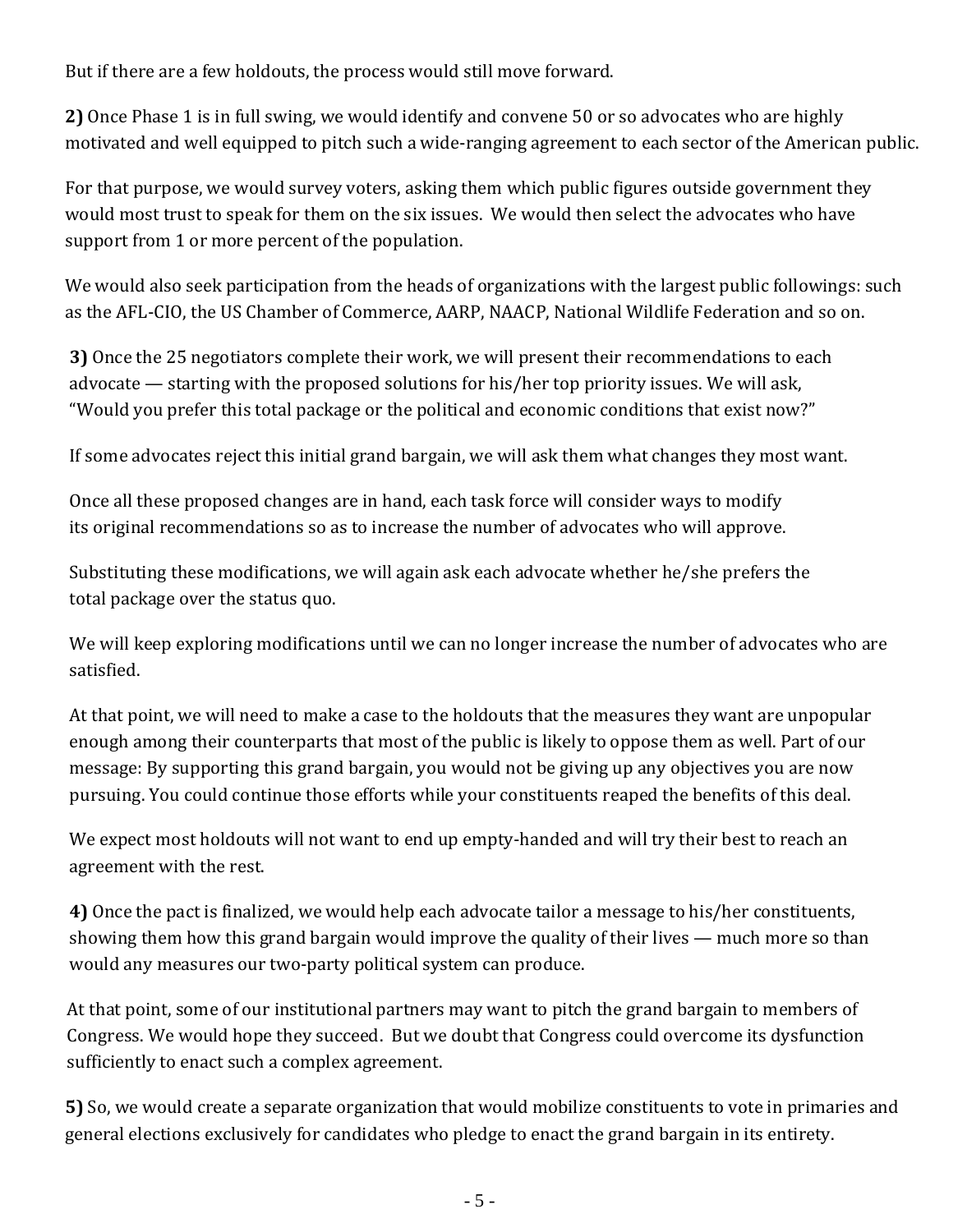As things stand, 62 percent of voters are so alienated by today's politics that they hunger for a third political party. <sup>14</sup> But for a third-party candidate to win a seat in Congress, he/she has to articulate an agenda that at least a third of voters in a state or district find more appealing than either of the current offerings; have the resources to ensure that most voters hear about it; and get past the legal obstacles to getting on the ballot. Few candidates ever overcome that combination of hurdles.

The Prosperity Forum would circumvent those hurdles by identifying the 50 advocates whom voters most trusted to speak for them. And each advocate would be intent on producing a grand bargain that appealed his/her constituents as much as feasible. We therefore believe those advocates could mobilize a critical mass of voters in nearly every state and district to sign on-line pledges to cast primary ballots exclusively for candidates endorsing the grand bargain.

Just 20 percent of registered voters now take part in congressional primaries. So, if 15 percent signed those pledges, most candidates from both parties would have incentives to fully endorse the pact. And 15 percent of voters would be enough for those candidates to win the vast majority of races. Once in office, they would have the mandate and means to resolve the critical problems that have festered for decades.

## **We have made the case for this approach to leaders of various nonprofit organizations and then asked: Do you see any other way to mobilize enough public support for constructive solutions to these issues that Congress would enact them? None of the leaders offered a practical alternative.**

Yet most were daunted by the cost, scope and complexity of what we propose.

To assuage these doubts, we plan to invite a dozen leaders to join with us in proving that negotiators outside government can achieve what politicians seeking reelection cannot — and obtain that proof at a fraction of the cost that the project described above would entail. The proof would consist of Phase 1 only.

If it succeeds, we will ask each of our institutional partners to present that result to other nonprofits in their network, making a case that our country's gravest problems can be resolved to the long-term benefit of all — but only outside the current system.

We thereby intend to build a coalition of nonprofits with the capacity to raise the funds and marshal the other resources necessary to conduct the other four phases of the Forum for Nationwide Prosperity.

## **The Forum will clearly face many obstacles on the path to the ultimate goal of winning overwhelming public support for a grand bargain by the 2024 election. The rest of this document spells out how we intend to overcome these obstacles at each phase of the Forum's operation.**

### *Many voters will not know enough about each of the six issues to know who would best represent them.*

Even so, if voters have an opportunity to get an advocate they trust, each advocate will be in the best possible position to win his/her voters' support for the final agreement. Whereas if the Forum fails to include such advocates, the vast majority of voters and lawmakers would likely ignore the Forum's recommendations.

**<sup>14</sup> "**Support for Third U.S. Political Party at High Point," Gallup.com, Sept. 21, 2021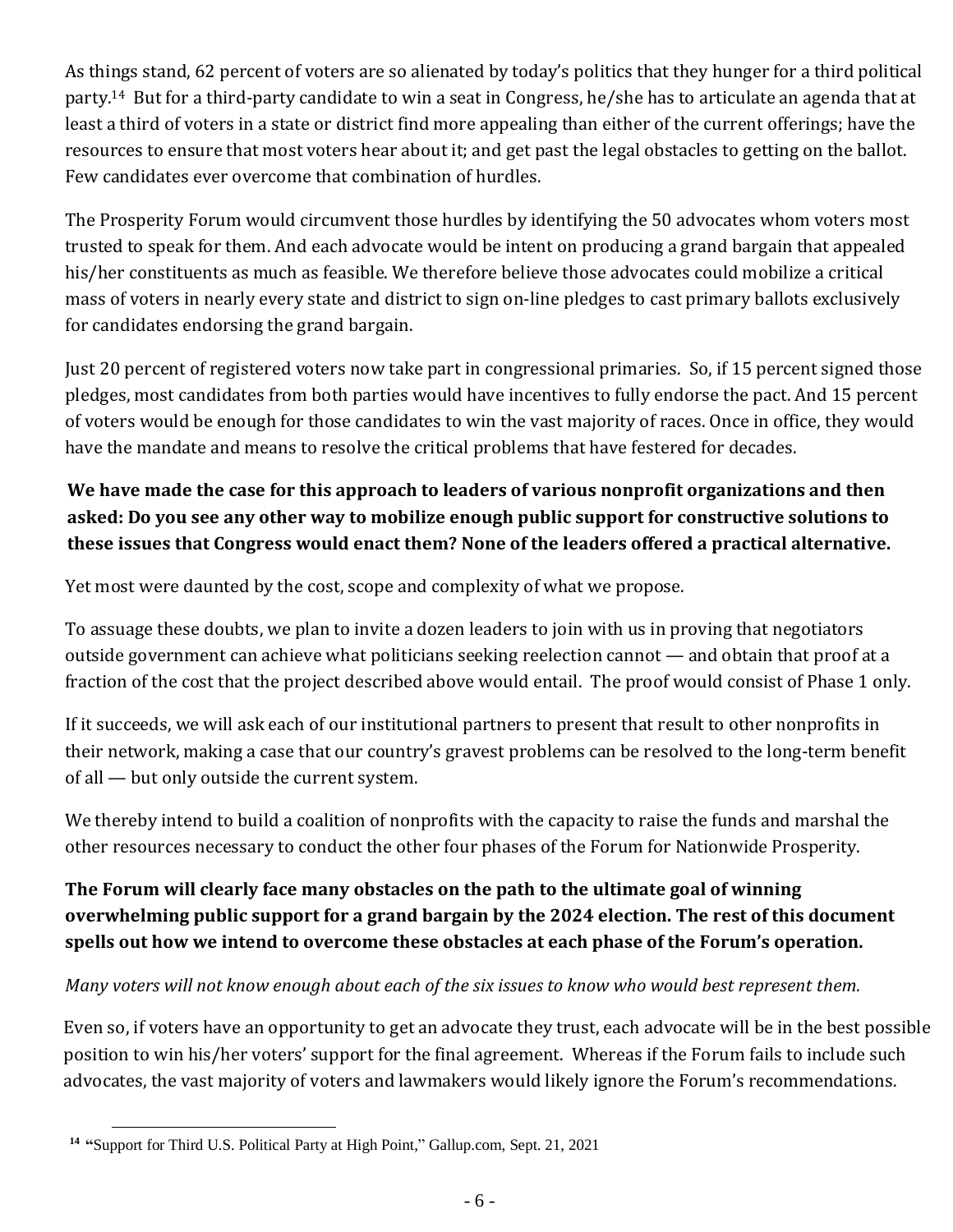## *Among the advocates whom 1 percent or more of the public supports, several will prefer divisive slogans and grandstanding rather than negotiating with ideological adversaries.*

For that reason, Forum meetings will be held in private; so, the members will have no audience or cameras to grandstand to. And members who decline to negotiate will likely be ignored by those who want to reach an agreement.

#### *Some voters will object to private meetings.*

Every constructive agreement among political adversaries that we know of, including the U.S. Constitution, was hammered out behind closed doors, so that the participants could talk candidly with one another. Forum members cannot possibly resolve the most divisive issues of these times unless they too can talk candidly and in private.

#### S*ome Forum members will lack negotiation skills, including some who will be too aggressive.*

Forum meetings will be led by facilitators experienced in helping people with diverse temperaments to reach agreement.

#### *Various media will likely spread conspiracy theories about the Forum and distort its recommendations.*

Media that spread disinformation will continue to exacerbate America's ills *unless* voters get an opportunity to identify whom they would most trust to speak for them. Those trusted individuals, and they alone, could persuade most voters to ignore the lies and distortions.

#### *Some voters will have unrealistic expectations, which the final agreement will not meet.*

So, each Forum member will need to be an agent of reality. The gist of the message to constituents could be:

This deal gives us the policies we have most wanted but that politicians never delivered. They make huge promises, fail to keep them, and then blame that failure on scapegoats. So, if we pass up this deal, we are signing up for political paralysis and zero progress on the issues we care about.

### *Many Americans are turning to tribalism, nihilism or extremism, and the Forum is unlikely to change their attitudes with reasoned arguments.*

Americans favoring the Forum's plan could outmaneuver extremists by voting strategically in primaries.

Congressional primaries typically draw just 20 percent of registered voters; presidential primaries about 30 percent. So, if enough voters signed on-line pledges to vote in primaries exclusively for candidates who support the Forum's plan, candidates across the spectrum would have incentives to change their priorities accordingly.<sup>15</sup>

**<sup>15</sup>** CCD is a 501(c) 3 organization, so advocates we convene could urge followers to vote but not whom to vote for or against.